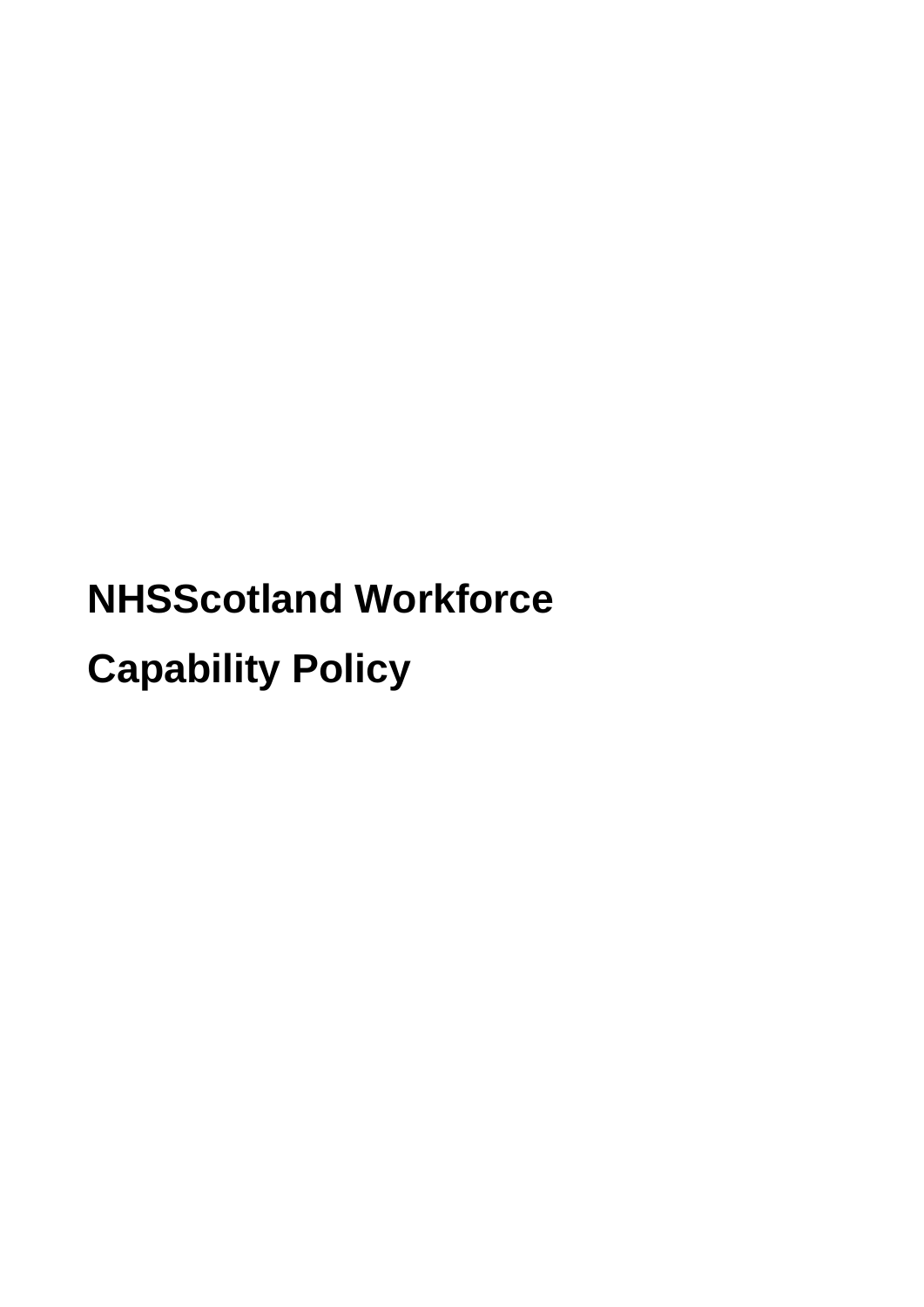# **1. Capability**

# **1.1 Aim**

1.1.1 To provide a clear process to support and manage employees, in a fair, consistent and timely manner when they are required to improve their knowledge, skill and / or ability to undertake their role.

# **1.2 Scope**

1.2.1 This policy applies to all employees with the exception of medical and dental staff, other than when a doctor or dentist has had their registration suspended by the regulator (General Medical Council) as the result of an interim orders panel (IOP) in which case the suspension of registration provisions in paragraph 1.2.4 below will apply. It also applies to workers i.e. bank, agency and sessional workers. References to employees should be taken to apply to workers unless otherwise stated.

1.2.2 It relates to concerns regarding an employee's knowledge, skills or ability to perform their role. This may arise from complaints or criticisms of the employee's work from colleagues, patients or visitors, factual evidence, the manager's own observations or the employee asking for help to overcome the problem. It also relates to performance which has been adversely affected by ill health. Where health is impacting on attendance please refer to the [NHSScotland Workforce Attendance policy](https://workforce.nhs.scot/policies/attendance-policy-overview/)<sup>1</sup>.

1.2.3 Where regulatory or professional standards have not been followed, the employer should take advice at an early stage from the relevant professional adviser e.g. nursing or allied health professional (AHP), to determine whether a referral to the regulatory / professional body is appropriate. Read the criteria for [referral to external](https://workforce.nhs.scot/supporting-documents/guides/criteria-for-referral-to-external-agencies/)  [agencies](https://workforce.nhs.scot/supporting-documents/guides/criteria-for-referral-to-external-agencies/)<sup>2</sup> for more information. Where a referral has taken place, the employer may be unable to determine the outcome of a capability process in advance of the regulator concluding the referral. Where the concern applies to both regulatory standards and the contract of employment, the employer may determine an outcome based on the contract of employment.

1.2.4 This policy will also be used to consider cases of employees' loss / suspension of registration, or other required qualifications such as a driving licence, where this is not considered a conduct matter or relates to matters out with the employer's scope to investigate. Such cases should be considered at a Stage 3 hearing. This would not apply to lapses of registration which is covered by existing policies. If a doctor or dentist is subject to suspension of registration during an ongoing investigation by the GMC this may be managed by a Stage 3 hearing. However in accordance with the [Medical Act 1983](http://www.legislation.gov.uk/ukpga/1983/54/contents)<sup>3</sup> dismissal is not an appropriate sanction; therefore only alternatives to dismissal may be considered. Refer to local safer pre and post employment checks policies for more information.

1.2.5 This Policy is compliant with current legislation and will meet the aims of the [Public Sector Equality Duty](https://workforce.nhs.scot/about/principles-and-values/)<sup>4</sup> of the [Equality Act 2010](https://www.legislation.gov.uk/ukpga/2010/15/contents)<sup>5</sup>.

# **1.3 Definitions**

1.3.1 **Capability** means the knowledge, skill or ability needed to carry out the required duties of the role to an acceptable standard.

1.3.2 A **Supported Improvement Plan** is a document which outlines areas for improvement with agreed timescales and support to achieve the required standard of performance.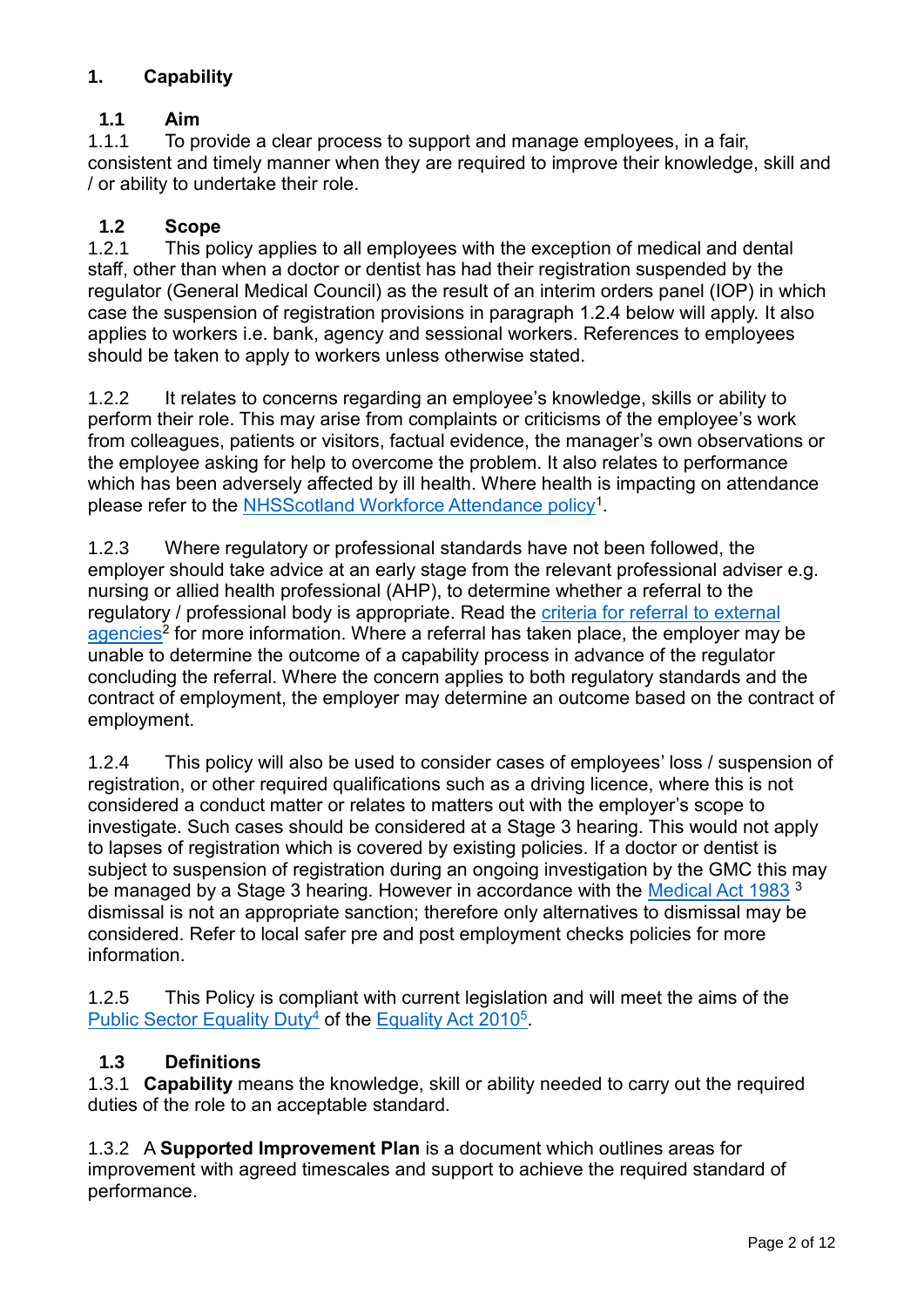## **1.4 Roles and responsibilities**

There is a range of standard expectations on all parties including HR, Trade Union representatives and Occupational Health which underpin all policies. Read more about standard **roles and responsibilities<sup>6</sup>.** In addition the following specific responsibilities apply to this policy:

## 1.4.1 **Line manager**

The line manager should:

- ensure that good performance, and special effort by individuals and teams, is acknowledged, encouraged and reinforced
- communicate with employees to ensure they are aware of the performance standards expected of them in their role
- assess the seriousness of any capability issue and determine whether the matter can be addressed under early resolution
- monitor employee performance on an ongoing basis
- effectively support the appropriate personal development planning and review / appraisal process in respect of such employees to ensure that performance standards are met

## 1.4.2 **Employee**

The employee should:

- be aware of the standards of performance expected of them, and discuss with their line manager if unclear
- actively participate in the process in an attempt to address the issue without delay
- try, to the best of their ability, to meet the expected standards and raise at the earliest opportunity if they are having difficulties meeting the expected standards of performance
- work with managers on any agreed Supported Improvement Plan
- comply with any support / monitoring mechanisms put in place
- advise the appropriate manager if they have a concern that a colleague may not be performing to the expected standards

## 1.4.3 **Occupational Health**

In cases where the performance issues are related to health

- provide expert, impartial and timely advice in relation to how an employee's health issues impact on their performance at work
- consider all relevant information concerning an employee's circumstances from a variety of sources e.g. GP's, other agencies, job role and provide advice to managers on the basis of that information
- advise on whether an employee may be considered as having a disability under the Equality Act 2010
- advise on whether reasonable adjustments or suitable alternative employment should be considered and, if so, any restrictions as to the type of role or reasonable adjustments to ensure suitability
- advise if ill health retirement is an option for consideration and support where appropriate.

## **1.5 Procedure**

1.5.1 It may be necessary, due to the nature of the issues of concern, to remove an employee from certain duties or to put in place additional supervision in order to mitigate any risk. In exceptional circumstances it may be necessary to place an employee on a short period of paid leave until such times as a Supported Improvement Plan can be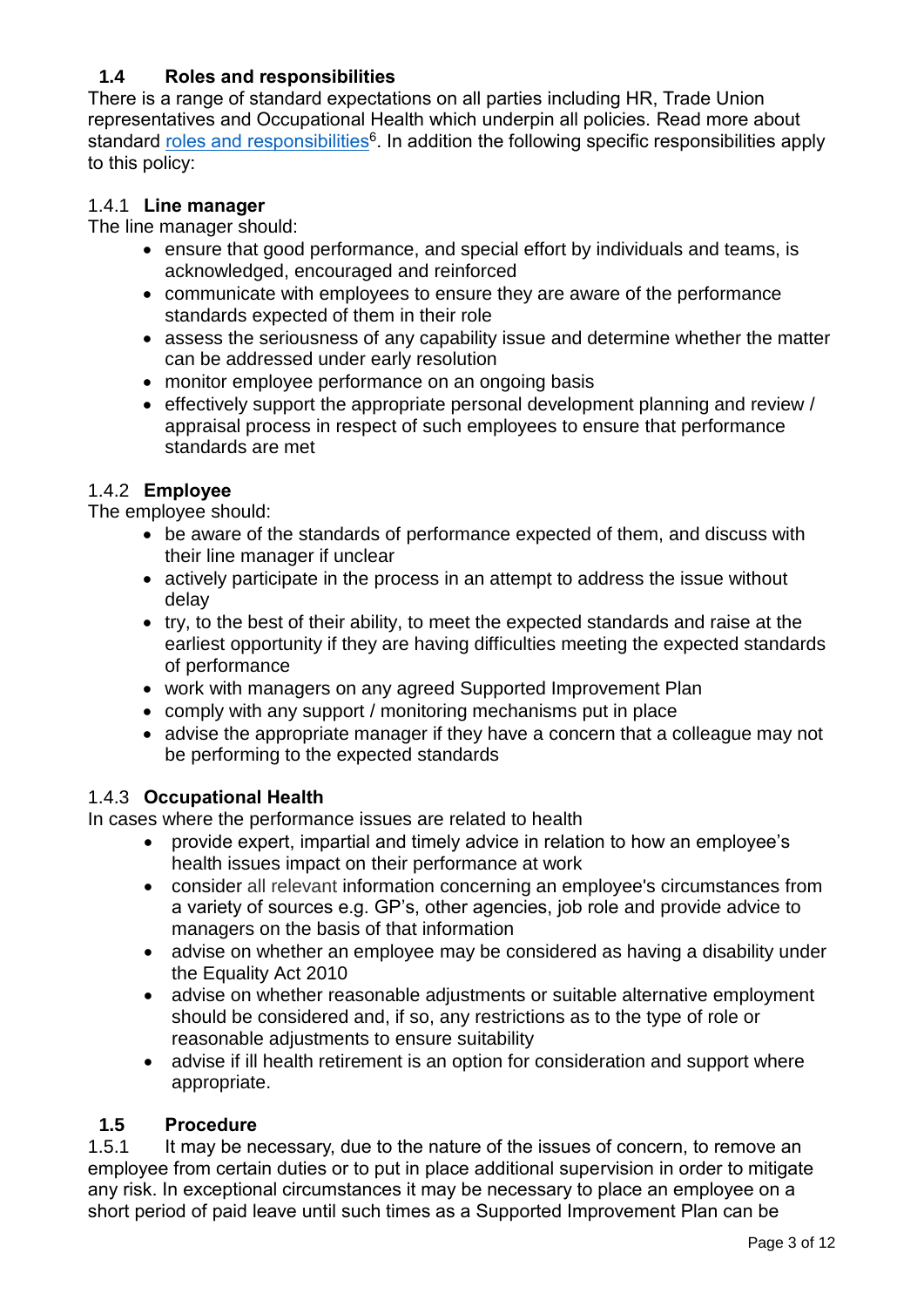agreed and implemented. Paid leave will reflect pay as if at work. In the case of workers payment will be made for any booked shifts but no further shifts will be agreed.

1.5.2 The expectation is that in the majority of cases, the employee would progress through each stage of the process. However there will be exceptional circumstances where, due to the nature of the capability issue and / or the seriousness of the performance deficiency, it is considered necessary to bypass the Early Resolution stage and move straight to Stage 2 or 3 of the formal procedure. Matters should not however, be progressed to the formal stages if it is established that the employee has not had the necessary training, guidance and support required to undertake the job. In such circumstances, arrangements should be put in place to provide the necessary support.

1.5.2.1 In capability cases involving [Workers](https://workforce.nhs.scot/supporting-documents/guides/guide-to-the-application-of-nhsscotland-workforce-policies-to-workers/)<sup>7</sup>, consideration should be given to whether a supported improvement approach is possible and appropriate. Where this is not possible the case should be progressed to Stage 3 of the process.

## 1.5.3 **Early resolution**

1.5.3.1 The route for capability is shown in the [Capability policy flowchart](https://workforce.nhs.scot/media/liwkikak/nhsscotland-workforce-capability-policy-flowchart.pdf)  $8$  which outlines the procedure through both the early resolution and formal stages.

1.5.3.2 Managers and employees are encouraged to deal with performance concerns with early resolution in the first instance. In many instances, conversations between the manager and an employee will be sufficient to ensure that performance improves. The Personal Development Planning process should also be considered as part of the early resolution approach to support employees to achieve the expected standard of performance.

1.5.3.3 The manager is expected to take action in a prompt and timely manner when the issue is initially raised.

## 1.5.4 **Initial meeting**

1.5.4.1 The aim of the initial meeting is to have a two-way open and honest discussion to seek ways to achieve the required improvements.

1.5.4.2 Employees must be encouraged to describe the situation from their perspective. It is crucial that as many aspects of the problem as possible, as perceived by the employee and the manager, are established.

1.5.4.3 Both managers and employees are responsible for ensuring that such discussions take place promptly when issues arise and that they are managed confidentially. A [Supported Improvement Plan](https://workforce.nhs.scot/supporting-documents/form/capability-policy-supported-improvement-plan-form/) <sup>9</sup> should be completed and updated at each stage of the process.

1.5.4.4 The timescales for any follow up / review meetings will be by agreement by both parties.

## 1.5.5 **Review meeting(s)**

1.5.5.1 The follow up / final review meeting(s) will involve the manager meeting with the employee to review any Supported Improvement Plan and timescales.

1.5.5.2 Consideration will be given to any further support such as an Occupational Health referral or training that would be required to meet the performance standards.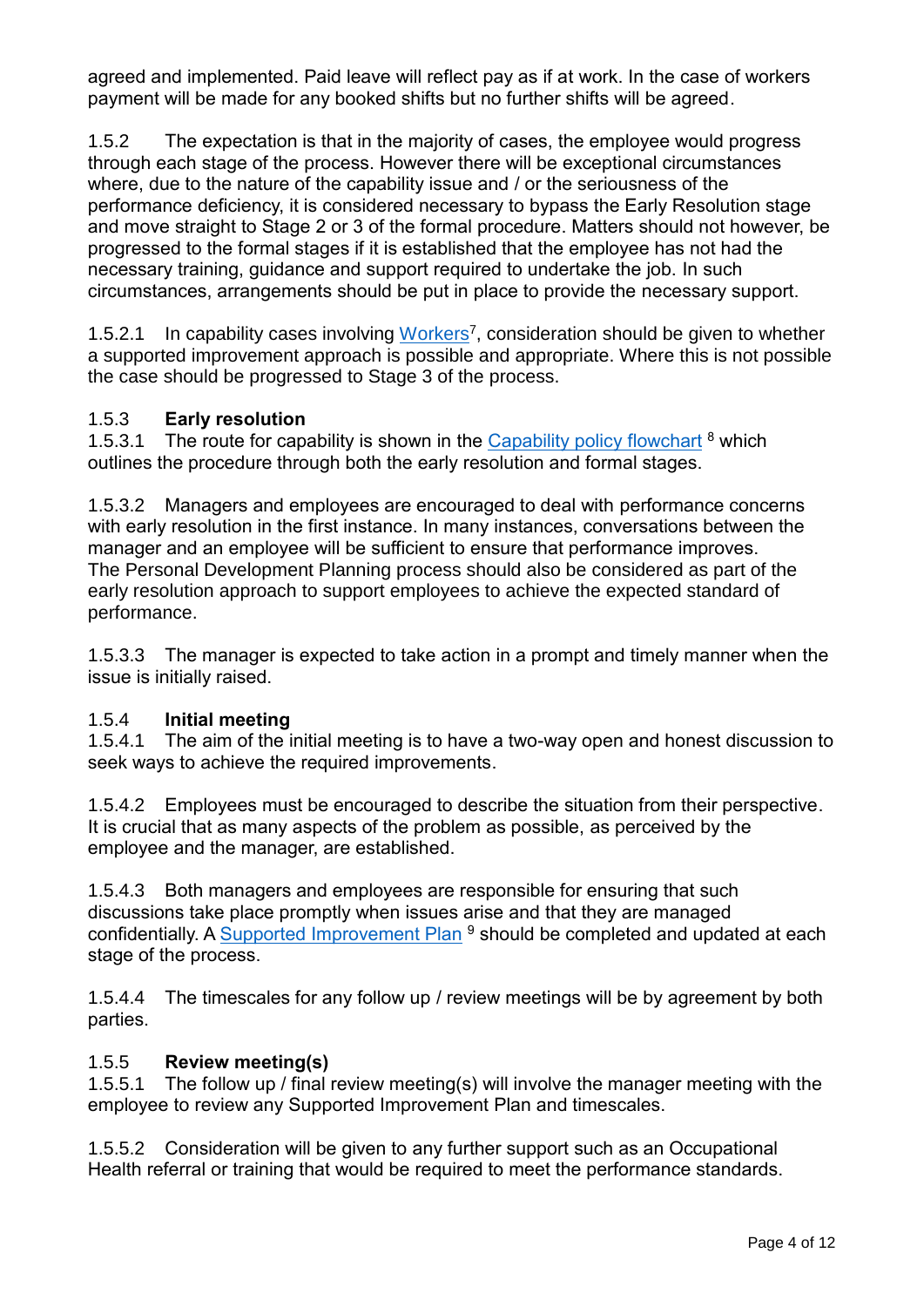1.5.5.3 At the end of the agreed timescales, if the required performance standard has been met, the manager will confirm that no further action will be taken. Where the required improvements are not met, the manager will advise the employee that the formal procedure will be initiated.

1.5.5.4 The outcome of these meetings will be confirmed by the manager in writing to the employee within 7 calendar days, using the **standard letter template** <sup>10</sup>.

## 1.5.6 **Formal procedure**

1.5.6.1 Where early resolution has not been successful or in more serious cases, a more formal approach will be initiated.

1.5.6.2 There may be circumstances where it is unclear what the causes of the performance issue are, or whether it is a conduct matter, and an investigation is required to determine this question. Find out more about the [NHSScotland Workforce Policies](https://workforce.nhs.scot/policies/workforce-policies-investigation-process-overview/)  [Investigation Process](https://workforce.nhs.scot/policies/workforce-policies-investigation-process-overview/)<sup>11</sup>. If so, this investigation must take place in advance of any formal capability process.

# 1.5.7 **Stage 1**

1.5.7.1 A formal Stage 1 meeting will be arranged, consisting of the employee's manager, an HR representative, the employee and their representative.

1.5.7.2 The manager will be responsible for writing to the employee and their representative, using the [standard letter template](https://workforce.nhs.scot/policies/capability-policy-overview/capability-policy/#supporting-documents)  $10$  no later than 14 calendar days in advance of the meeting, providing all relevant supporting documentation from the early resolution stage.

1.5.7.3 The purpose of the meeting at Stage 1 will be to discuss and agree the following:

- the nature, extent and supporting evidence of the performance concerns and whether the employee accepts that there is a problem
- possible contributing factors
- whether an Occupational Health appointment is appropriate
- the employer's duties under the Equality Act 2010 with regard to employees who may be considered to have a disability
- a review of action taken to date
- possible solutions
- the Supported Improvement Plan
- the date on which the employee's performance will be reviewed again
- action which may follow if the required improvement in performance is not achieved and maintained

## 1.5.8 **Outcome of Initial Stage 1 Meeting**

1.5.8.1 The outcome of the meeting will be confirmed in writing to the employee within 7 calendar days, using the **standard letter template** <sup>10</sup>.

1.5.8.2 The manager will thereafter continue to be responsible for implementation of the agreed Supported Improvement Plan and ensuring regular interim reviews, prior to the Final Review meeting being convened.

## 1.5.9 **Stage 1 Final Review Meeting**

1.5.9.1 The manager will be responsible for writing to the employee and their representative no later than 14 calendar days in advance of the meeting, providing all relevant supporting documentation from Stage 1.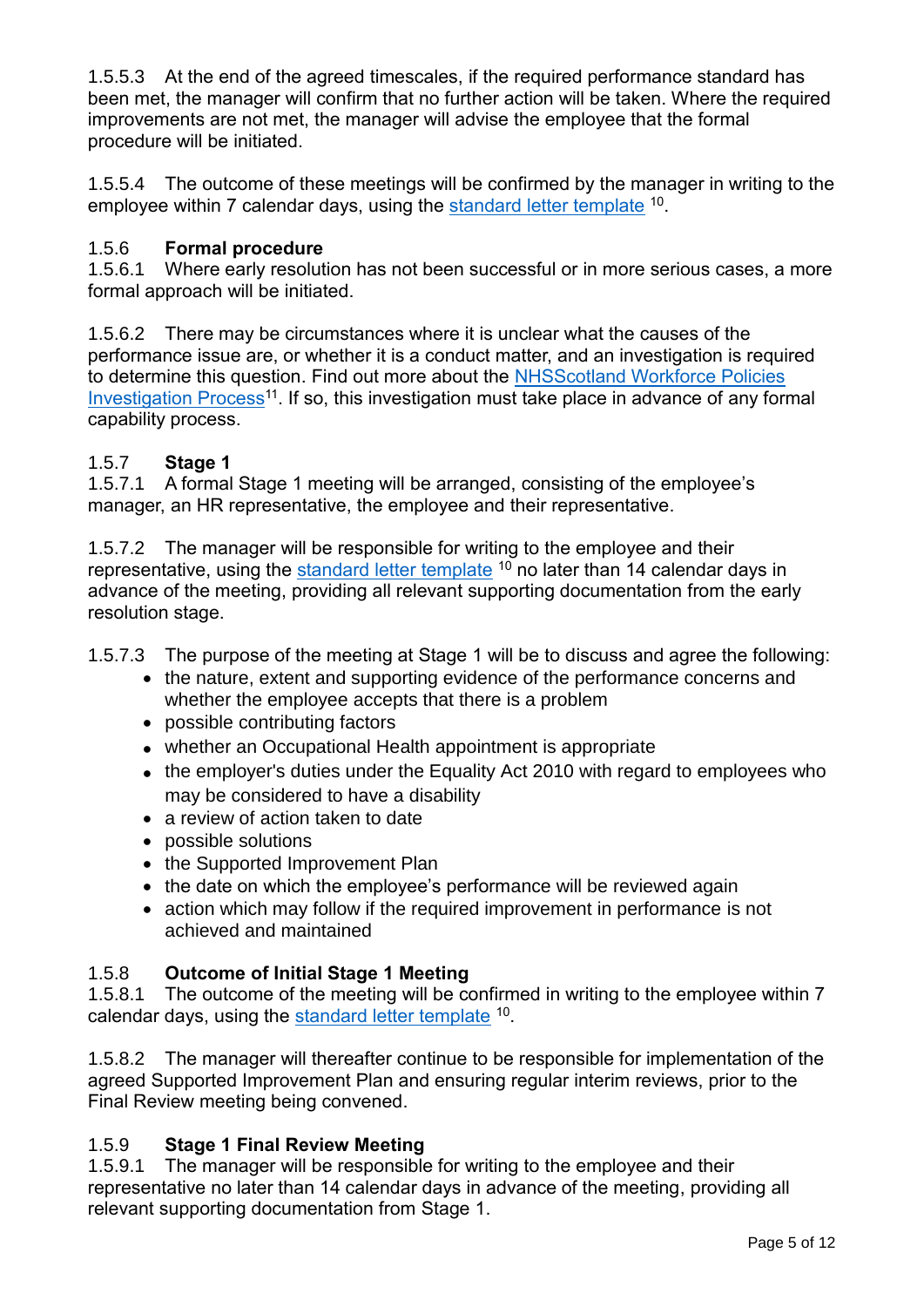1.5.9.2 The purpose of the Final Review Meeting will be to examine progress to date and the appropriate next steps.

1.5.9.3 The outcome of the meeting will fall into one of the following categories:

- the employee has met the required performance standards set and no further action is required
- the employee has not met the performance standards set due to extenuating circumstances and improved performance is anticipated, or would be achieved through the introduction of further support measures not previously identified. The review period is therefore extended
- the employee has not met the performance standards set, therefore the matter is progressed to Stage 2

1.5.9.4 Where the required improvement has not been achieved during the agreed timescale and the line manager has concluded that there is a need to progress to the next stage, the evidence and rationale for this decision will be discussed with the employee.

1.5.9.5 The outcome of the final review meeting and the rationale for the decision which has been made will be confirmed to the employee in writing within 7 calendar days, using the **Stage 1** final review meeting outcome letter <sup>12</sup>. The right to appeal within 14 calendar days will also be advised. The [appeal hearing process](https://workforce.nhs.scot/policies/capability-policy-overview/capability-policy/#appealhearingprocess) <sup>13</sup> section of this policy and Formal [hearing guide](https://workforce.nhs.scot/supporting-documents/guides/formal-hearing-guide/) <sup>14</sup> provide further information.

# 1.5.10 **Stage 2**

1.5.10.1 A formal Stage 2 meeting will be arranged comprising a Chair who has had no previous involvement, the manager, the HR representative, the employee and their representative.

1.5.10.2 The Chair will be responsible for writing to all parties, no later than 14 calendar days in advance of the meeting providing all relevant documentation from Stage 1.

1.5.10.3 The format of the meeting will be as at Stage 1, with the support measures previously identified being reviewed and discussion as to whether they should continue or if additional support measures may be helpful, including any disability-related reasonable adjustments.

1.5.10.4 However, at Stage 2 it may be appropriate to discuss other options, for example career counselling or permanent redeployment if possible and / or appropriate. At this stage, any consideration of redeployment should only be progressed with the formal agreement of the employee.

1.5.10.5 In the case of redeployment, local redeployment policies will apply. Redeployment should only be considered where there is a likelihood of a suitable alternative role in which the employee can meet the job requirements within a reasonable time period. Redeployment to another post will only be an option where such a post exists. If redeployment is formally agreed at this stage consideration should be given to the requirement for a referral to the appropriate regulatory body and/or Disclosure Scotland if the employee is a registrant and / or undertakes regulated work and is no longer considered capable of undertaking such duties.

## 1.5.11 **Outcome of Initial Stage 2 Meeting**

1.5.11.1 The outcome must be confirmed by the Chair in writing to the employee within 7 calendar days, using the [standard letter template](https://workforce.nhs.scot/policies/capability-policy-overview/capability-policy/#supporting-documents) <sup>10</sup>.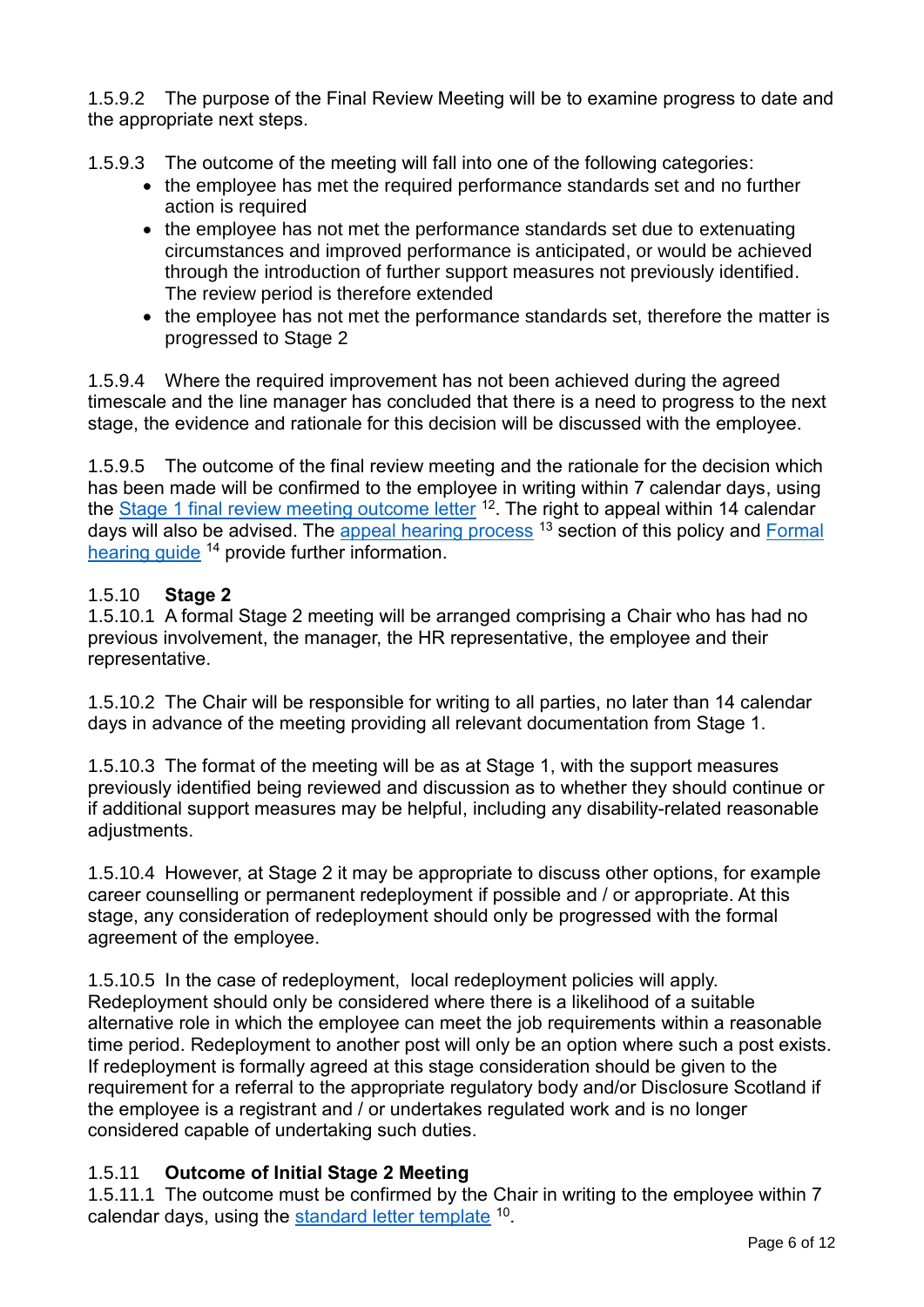1.5.11.2 Where the outcome of the meeting is to continue to utilise a Supported Improvement Plan, the letter will be as per Stage 1, but will additionally note that, should the necessary improvement not be achieved, the matter may be escalated to Stage 3. This may result in consideration being given to redeployment, or if not appropriate, termination of contract on grounds of capability.

1.5.11.3 Where the outcome of the meeting is to pursue redeployment, this should be confirmed in writing to the employee and their representative, advising that if suitable alternative employment is not secured within the timescale set out in Redeployment policy, the matter will be escalated to Stage 3, which may result in consideration of termination of contract on grounds of capability.

1.5.11.4 The employee's manager will thereafter be responsible for implementation of the agreed Supported Improvement Plan, and ensuring regular interim reviews, prior to the Final Review meeting being convened.

## 1.5.12 **Stage 2 Final Review Meeting**

1.5.12.1 The Chair will be responsible for writing to all parties no later than 14 calendar days in advance of the meeting and providing all relevant documentation from Stage 2.

1.5.12.2 Other persons in attendance will normally include:

- the employee
- a Trade Union Representative or work colleague
- the Stage 1 Hearing Chair
- the HR representative supporting Stage 1 Hearing chair
- any witnesses called by either party. Witnesses will have the right to be accompanied and will only be present when giving their own evidence

1.5.12.3 The outcome of the convened meeting will fall into one of the following categories:

- the employee has met the required performance standards set or has secured redeployment and no further action is required
- the employee has not met the performance standards set due to extenuating circumstances and improved performance is anticipated, or would be achieved through the introduction of further support measures not previously identified. The review period is therefore extended
- the employee has not met the performance standards set, therefore the matter is progressed to Stage 3
- suitable employment has not been secured through the redeployment process, therefore the matter is now being progressed to Stage 3

1.5.12.4 At the Final Review Meeting the outcome and next steps will be discussed. Where the required improvement has not been achieved during the agreed timescale and the Chair has concluded that there is a need to progress to the next stage, the evidence and rationale for this decision will be discussed with the employee.

1.5.12.5 The outcome of the Final Review Meeting will be confirmed to the employee in writing within 7 calendar days, using the **Stage 2 final review meeting outcome letter** <sup>15</sup>. The right to appeal within 14 calendar days will also be advised. The [appeal hearing](https://workforce.nhs.scot/policies/capability-policy-overview/capability-policy/#appealhearingprocess)  [process](https://workforce.nhs.scot/policies/capability-policy-overview/capability-policy/#appealhearingprocess) <sup>13</sup> section of this policy and [Formal hearing guide](https://workforce.nhs.scot/supporting-documents/guides/formal-hearing-guide/) <sup>14</sup> provide further information.

## 1.5.13 **Stage 3**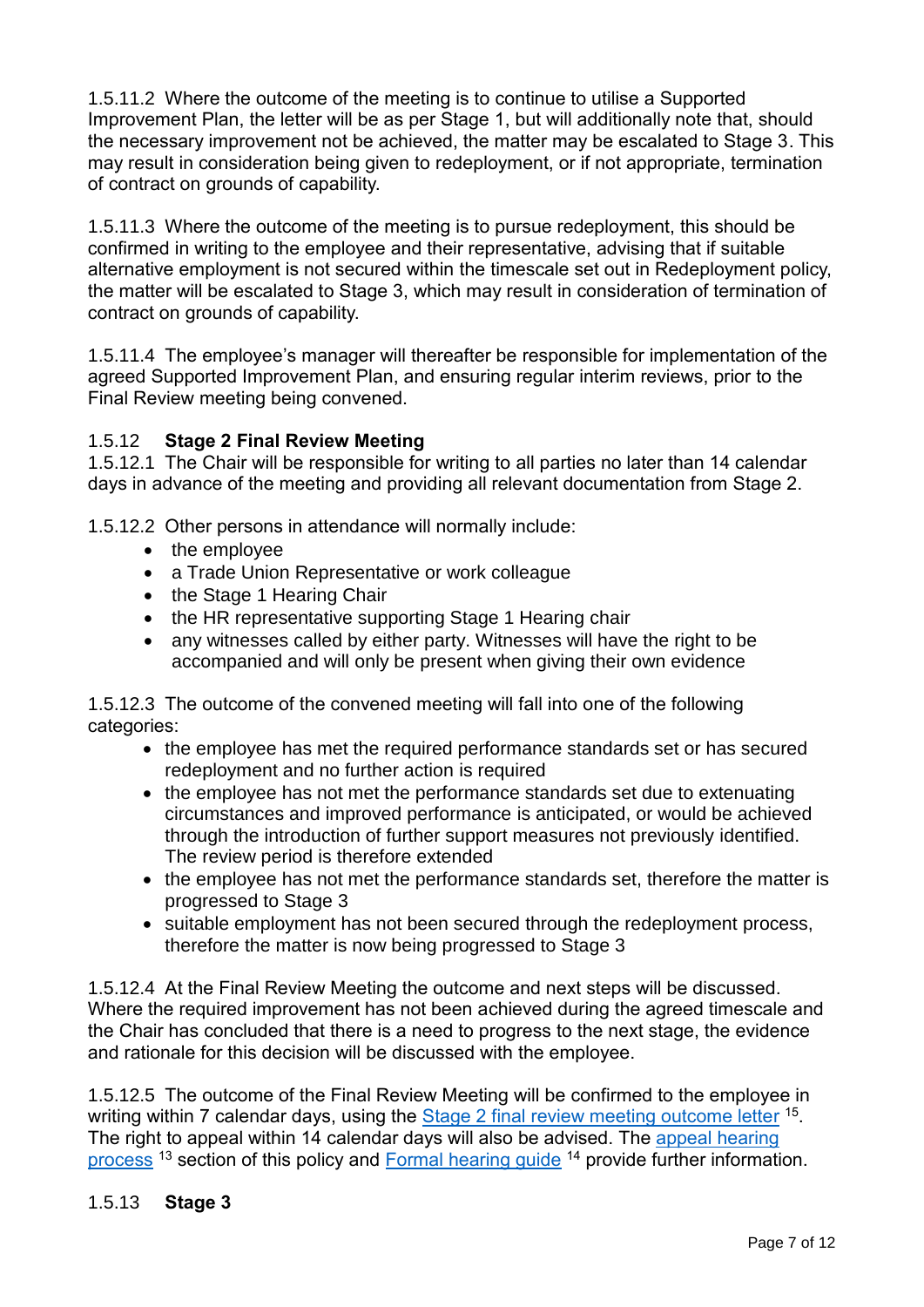If despite all the measures outlined above, the desired improvement has still not been achieved (or redeployment has already been exhausted or rejected by one of the parties as not being a reasonable option), a Stage 3 hearing will be convened by a manager with the authority to dismiss.

1.5.13.1 The Formal Stage 3 hearing will comprise of a new Chair, according to the scheme of delegation and two other panel members one of whom will be an HR representative. All panel members will have had no prior involvement in the case.

1.5.13.2 Other persons in attendance will normally include:

- the employee
- a Trade Union Representative or work colleague
- the Stage 2 Chair
- an HR representative supporting the manager
- the line manager in a witness capacity

## 1.5.14 **Process**

1.5.14.1 The new Chair will be responsible for writing to all parties, no later than 14 calendar days in advance of the hearing, providing all relevant documentation from Stage 2. Should the employee wish to provide a written statement of case, this should be submitted no later than 7 calendar days in advance of the hearing.

1.5.14.2 The purpose of the Hearing will be to discuss the following:

- the nature, extent and evidence of the performance concerns and whether such concerns are well-founded
- possible contributing factors
- what action has been taken by the manager and the individual with regard to the agreed Supported Improvement Plan
- whether there are any further considerations not previously explored which might result in the required improvement being achieved such that an extension is appropriate
- clear consideration of the employer's duties under the Equality Act 2010 with regard to employees who may be considered to have a disability

## 1.5.15 **Outcome**

1.5.15.1 The outcome will be confirmed by the Chair in writing to the employee within 7 calendar days, using the **Stage 3 final hearing outcome letter** <sup>16</sup>. The right to appeal within 14 calendar days will also be advised. The [appeal hearing process](https://workforce.nhs.scot/policies/capability-policy-overview/capability-policy/#appealhearingprocess) <sup>13</sup> section of this policy and [Formal hearing guide](https://workforce.nhs.scot/supporting-documents/guides/formal-hearing-guide/) <sup>14</sup> provide further information.

1.5.15.2 Potential outcomes at Stage 3 are:

**1.** It is considered that the employee will be able to achieve and maintain the required standard of performance within their current role within a reasonable period of time. In which case a Supported Improvement Plan should be agreed and implemented as per the earlier stages, with the Stage 3 Hearing being adjourned until an agreed date for review.

**2.** Where it is considered that such improvement is not likely to be achieved and maintained, it may be considered that permanent redeployment would be appropriate as an alternative to dismissal, with the consent of the employee. Redeployment should only be considered where there is a likelihood of a suitable alternative role. Redeployment to another post will only be an option where such a post exists or is in the process of being created within a reasonable period. If such a decision is reached, the provisions of the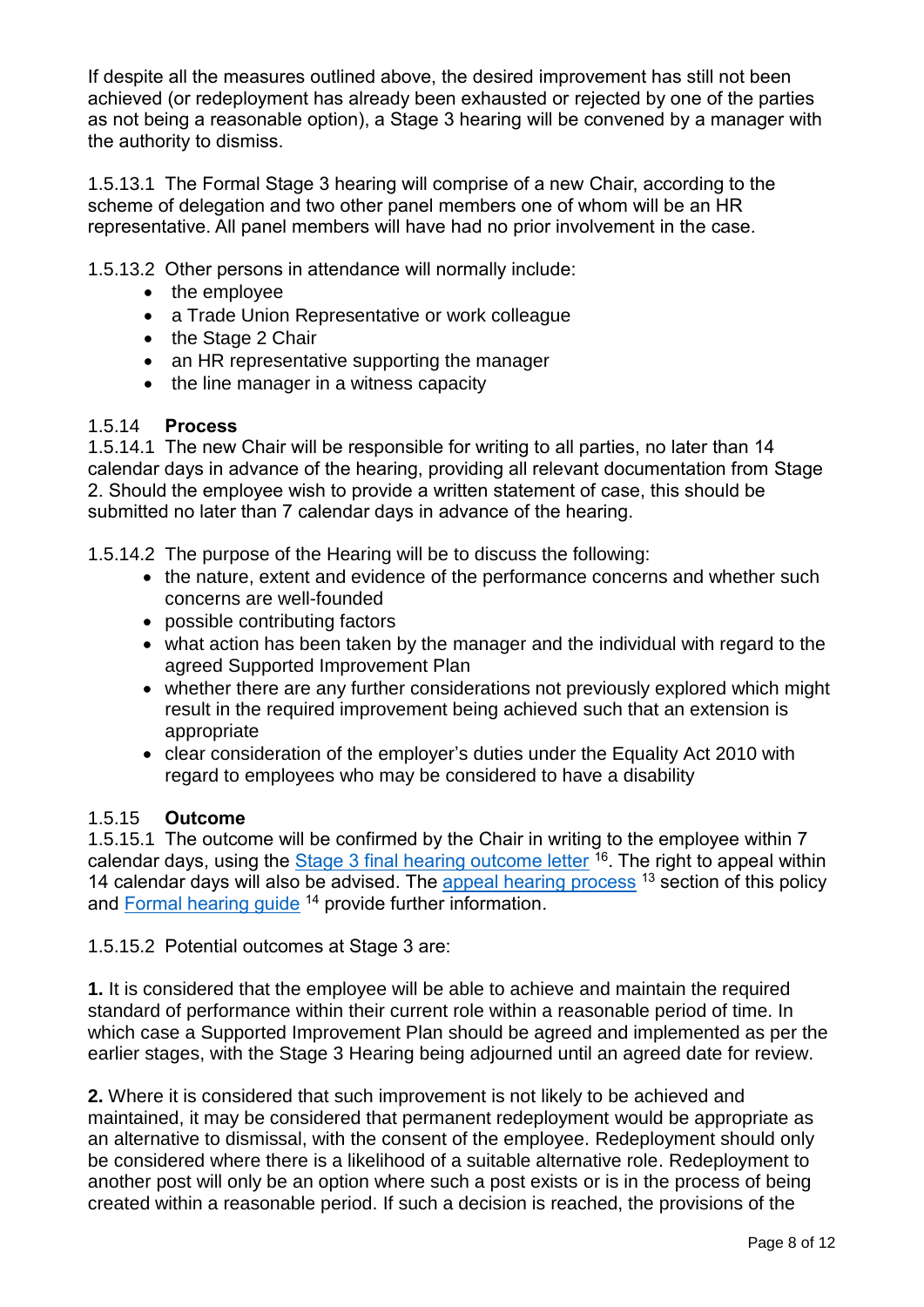Redeployment Policy should be used, with the Stage 3 Hearing being reconvened should there be a failure to secure suitable alternative employment within timescale set out in Redeployment Policy.

**3.** It may be that, having considered both of the above options, termination of contract on the grounds of capability is the only remaining option.

1.5.15.3 In some cases the employee's capability to maintain the required standard of performance within their role may be directly related to an ongoing health issue. In such cases the employee may be eligible to apply for retirement on the grounds of ill-health. Further information is provided in the Guides for [Managers](https://workforce.nhs.scot/supporting-documents/guides/capability-policy-guide-for-managers/)<sup>17</sup> and **Employees**<sup>18</sup>.

1.5.15.4 If the outcome is redeployment or termination of contract, consideration should be given to the requirement for a referral to the appropriate regulatory body and / or Disclosure Scotland if the employee is a registrant and / or undertakes regulated work and is no longer considered capable of undertaking such duties.

1.5.15.5 In capability cases involving [Workers](https://workforce.nhs.scot/supporting-documents/guides/guide-to-the-application-of-nhsscotland-workforce-policies-to-workers/)<sup>7</sup>, if the required standard of performance is not met and continued engagement with the organisation is not appropriate the individual will be offered no further shifts / work.

## 1.5.16 **Appeal Hearing Process**

1.5.16.1 Read the [Formal hearing guide](https://workforce.nhs.scot/supporting-documents/guides/formal-hearing-guide/) <sup>14</sup>.

1.5.16.2 All employees have a right to appeal against any decision taken during the final review meetings. When exercising this right, the employee must specify the reason for their appeal.

1.5.16.3 The appeal panel Chair, in accordance with the scheme of delegation, will be responsible for identifying membership of the appeal hearing panel.

1.5.16.4 The Chair will also be responsible for ensuring that all parties are advised in writing of the arrangements, no later than 14 calendar days prior to the hearing, using the [standard letter template](https://workforce.nhs.scot/policies/capability-policy-overview/capability-policy/#supporting-documents) <sup>10</sup>.

1.5.16.5 The employee and Chair of relevant stage, are required to provide a written statement of their case. These should be submitted no later than 7 calendar days before the hearing and will be shared with all parties.

1.5.16.6 It is the responsibility of the party calling any witnesses to inform them of the arrangements for the appeal hearing.

## 1.5.17 **Outcome**

1.5.17.1 Following the hearing the Chair will write with the outcome of the appeal hearing to the employee and their representative. This will include the rationale behind any decisions taken in response to the employee's grounds for appeal. The letter will be issued within 7 calendar days following the appeal hearing.

1.5.17.2 At Stage 3, the outcome of the appeal will be final, with no further internal right of recourse.

## 1.5.18 **Grievances or bullying and harassment complaints**

1.5.18.1 Where an employee raises a grievance or bullying and harassment complaint during implementation of the formal capability process, the capability process may be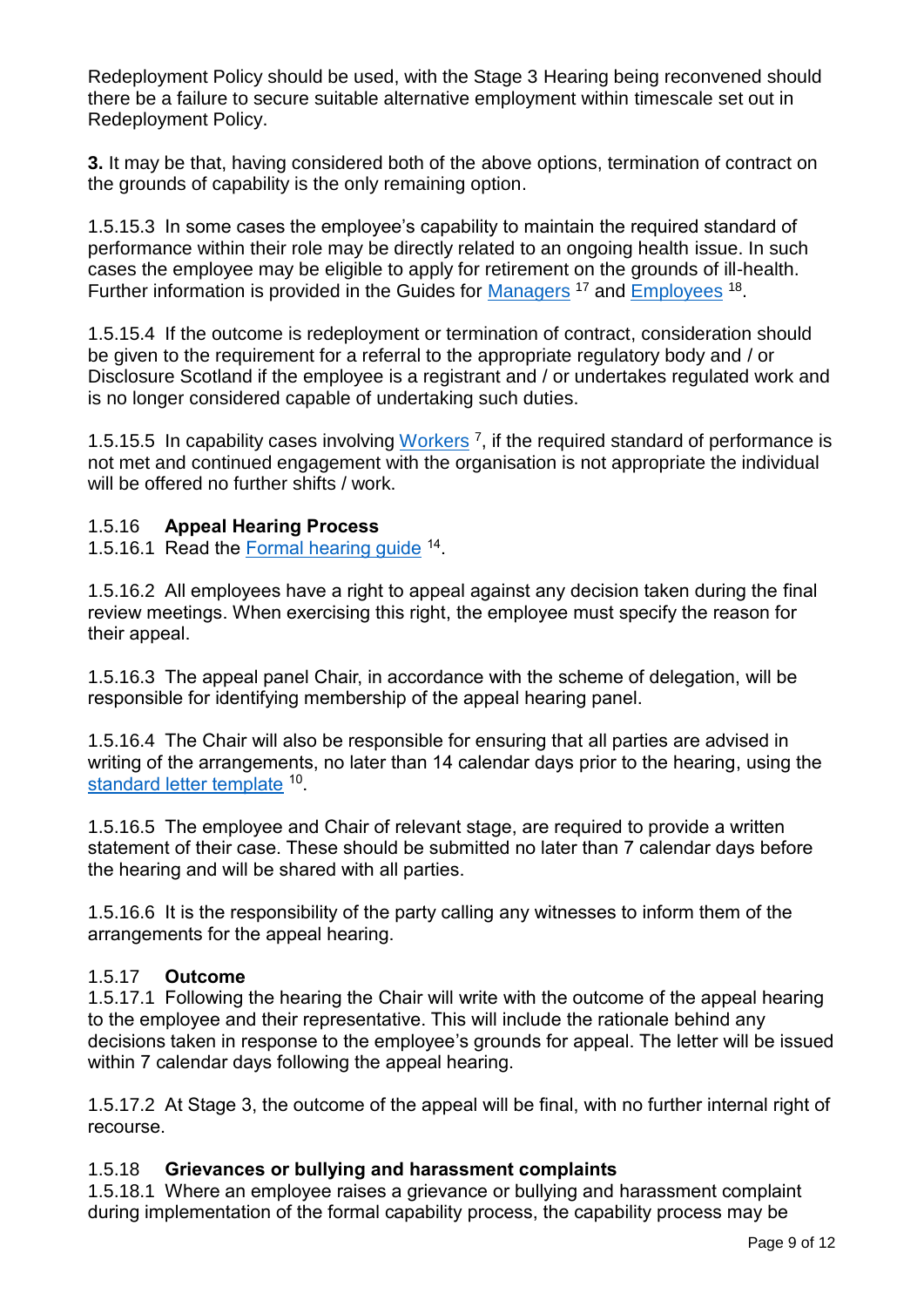temporarily suspended in order to deal with the grievance / complaint. Where the grievance / complaint and capability case are related, however, it may be appropriate to deal with both issues concurrently.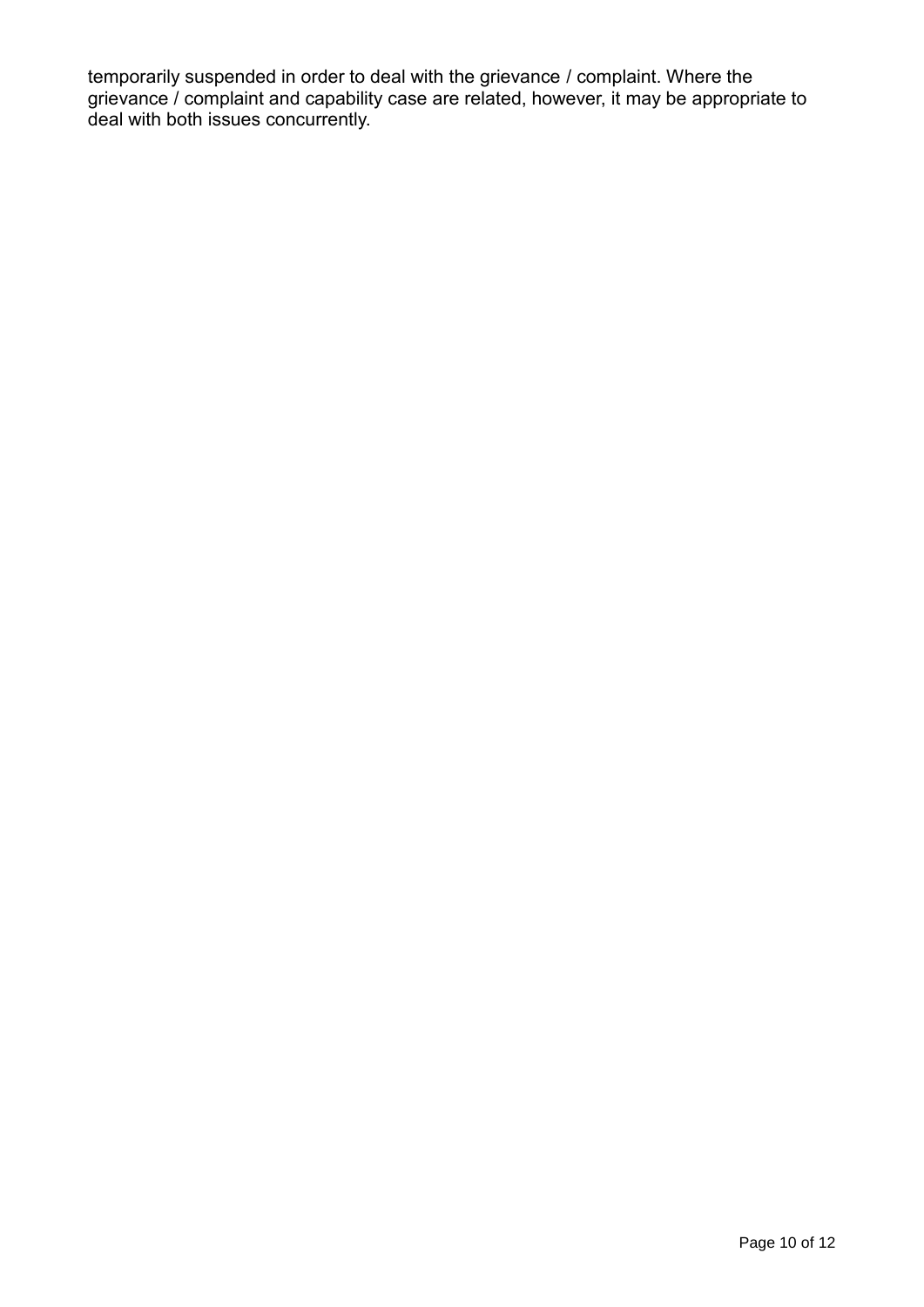## **References**

<sup>1</sup>NHSScotland Workforce Attendance Policy <https://workforce.nhs.scot/policies/attendance-policy-overview/>

<sup>2</sup>Criteria for referral to external agencies

[https://workforce.nhs.scot/supporting-documents/guides/criteria-for-referral-to-external](https://workforce.nhs.scot/supporting-documents/guides/criteria-for-referral-to-external-agencies/)[agencies/](https://workforce.nhs.scot/supporting-documents/guides/criteria-for-referral-to-external-agencies/)

<sup>3</sup> Medical Act 1983 <http://www.legislation.gov.uk/ukpga/1983/54/contents>

<sup>4</sup> Public Sector Equality Duty <https://workforce.nhs.scot/about/principles-and-values/>

<sup>5</sup> Equality Act 2010 <https://www.legislation.gov.uk/ukpga/2010/15/contents>

<sup>6</sup> Roles and responsibilities <https://workforce.nhs.scot/about/roles-and-responsibilities/>

<sup>7</sup> Guide to the application of NHSScotland Workforce Policies to workers [https://workforce.nhs.scot/supporting-documents/guides/guide-to-the-application-of](https://workforce.nhs.scot/supporting-documents/guides/guide-to-the-application-of-nhsscotland-workforce-policies-to-workers/)[nhsscotland-workforce-policies-to-workers/](https://workforce.nhs.scot/supporting-documents/guides/guide-to-the-application-of-nhsscotland-workforce-policies-to-workers/)

<sup>8</sup> Capability Policy : flowchart

[https://workforce.nhs.scot/media/liwkikak/nhsscotland-workforce-capability-policy](https://workforce.nhs.scot/media/liwkikak/nhsscotland-workforce-capability-policy-flowchart.pdf)[flowchart.pdf](https://workforce.nhs.scot/media/liwkikak/nhsscotland-workforce-capability-policy-flowchart.pdf)

<sup>9</sup> Capability Policy : supported improvement plan form [https://workforce.nhs.scot/supporting-documents/form/capability-policy-supported](https://workforce.nhs.scot/supporting-documents/form/capability-policy-supported-improvement-plan-form/)[improvement-plan-form/](https://workforce.nhs.scot/supporting-documents/form/capability-policy-supported-improvement-plan-form/)

<sup>10</sup> Capability Policy : supporting documents [https://workforce.nhs.scot/policies/capability-policy-overview/capability-policy/#supporting](https://workforce.nhs.scot/policies/capability-policy-overview/capability-policy/#supporting-documents)[documents](https://workforce.nhs.scot/policies/capability-policy-overview/capability-policy/#supporting-documents)

<sup>11</sup> NHSScotland Workforce Policies Investigation Process <https://workforce.nhs.scot/policies/workforce-policies-investigation-process-overview/>

<sup>12</sup> Capability Policy : Stage 1 final review meeting outcome letter [https://workforce.nhs.scot/supporting-documents/letter-template/capability-policy-stage-1](https://workforce.nhs.scot/supporting-documents/letter-template/capability-policy-stage-1-final-review-meeting-outcome-letter/) [final-review-meeting-outcome-letter/](https://workforce.nhs.scot/supporting-documents/letter-template/capability-policy-stage-1-final-review-meeting-outcome-letter/)

13 Capability Policy: Appeal Hearing Process [https://workforce.nhs.scot/policies/capability-policy-overview/capability](https://workforce.nhs.scot/policies/capability-policy-overview/capability-policy/#appealhearingprocess)[policy/#appealhearingprocess](https://workforce.nhs.scot/policies/capability-policy-overview/capability-policy/#appealhearingprocess)

<sup>14</sup> Formal hearing guide

<https://workforce.nhs.scot/supporting-documents/guides/formal-hearing-guide/>

<sup>15</sup> Capability Policy : Stage 2 final review meeting outcome letter [https://workforce.nhs.scot/supporting-documents/letter-template/capability-policy-stage-2](https://workforce.nhs.scot/supporting-documents/letter-template/capability-policy-stage-2-final-review-meeting-outcome-letter/) [final-review-meeting-outcome-letter/](https://workforce.nhs.scot/supporting-documents/letter-template/capability-policy-stage-2-final-review-meeting-outcome-letter/)